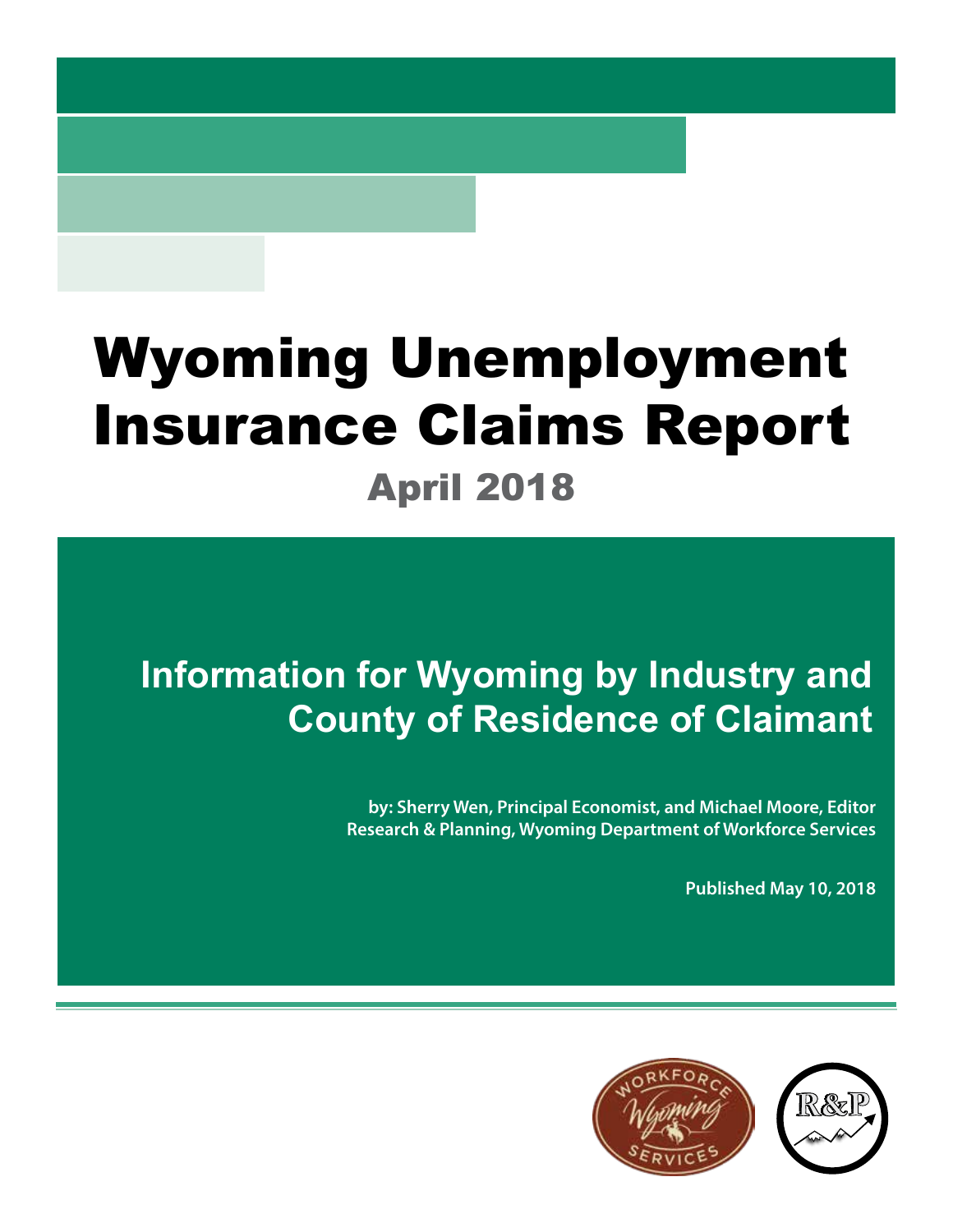## Wyoming Unemployment Insurance Claims Report, April 2018

## **Information for Wyoming by Industry and County of Residence of Claimant**

#### **Wyoming Department of Workforce Services**

John Cox, Director

#### **Research & Planning**

Tony Glover, Manager Carola Cowan, Bureau of Labor Statistics Programs Supervisor

#### **Prepared by:**

Sherry Wen, Principal Economist Michael Moore, Editor

#### **Editorial Committee:**

David Bullard, Katelynd Faler, Elyse Gagne, Matthew Halama, Chris McGrath, Lynae Mohondro, Michael Moore, and Carol Toups

#### **Published May 10, 2018.**

©2018 by the Wyoming Department of Workforce Services, Research & Planning

#### **Department of Workforce Services Nondiscrimination Statement**

The Department of Workforce Services does not discriminate on the basis of race, color, religion, national origin, sex, age, or disability. It is our intention that all individuals seeking services from our agency be given equal opportunity and that eligibility decisions be based upon applicable statutes, rules, and regulations.

#### **Research & Planning**

P.O. Box 2760 Casper, WY 82602 Phone: (307) 473-3807 Fax: (307) 473-3834

**R&P Website:** http://doe.state.wy.us/LMI/ **Unemployment Insurance Claims:** http://doe.state.wy.us/LMI/ui.htm **URL for this report:** http://doe.state.wy.us/LMI/UI/UI\_Claims\_0418.pdf

**"Your Source for Wyoming Labor Market Information"**

### **Who We Are**

Research & Planning (R&P) functions as an exclusively statistical entity within the Wyoming Department of Workforce Services. R&P collects, analyzes, and publishes timely and accurate labor market information (LMI) meeting established

statistical standards. We work to make the labor market more efficient by providing the public and the public's representatives with the information needed for evidencebased, informed decision making.

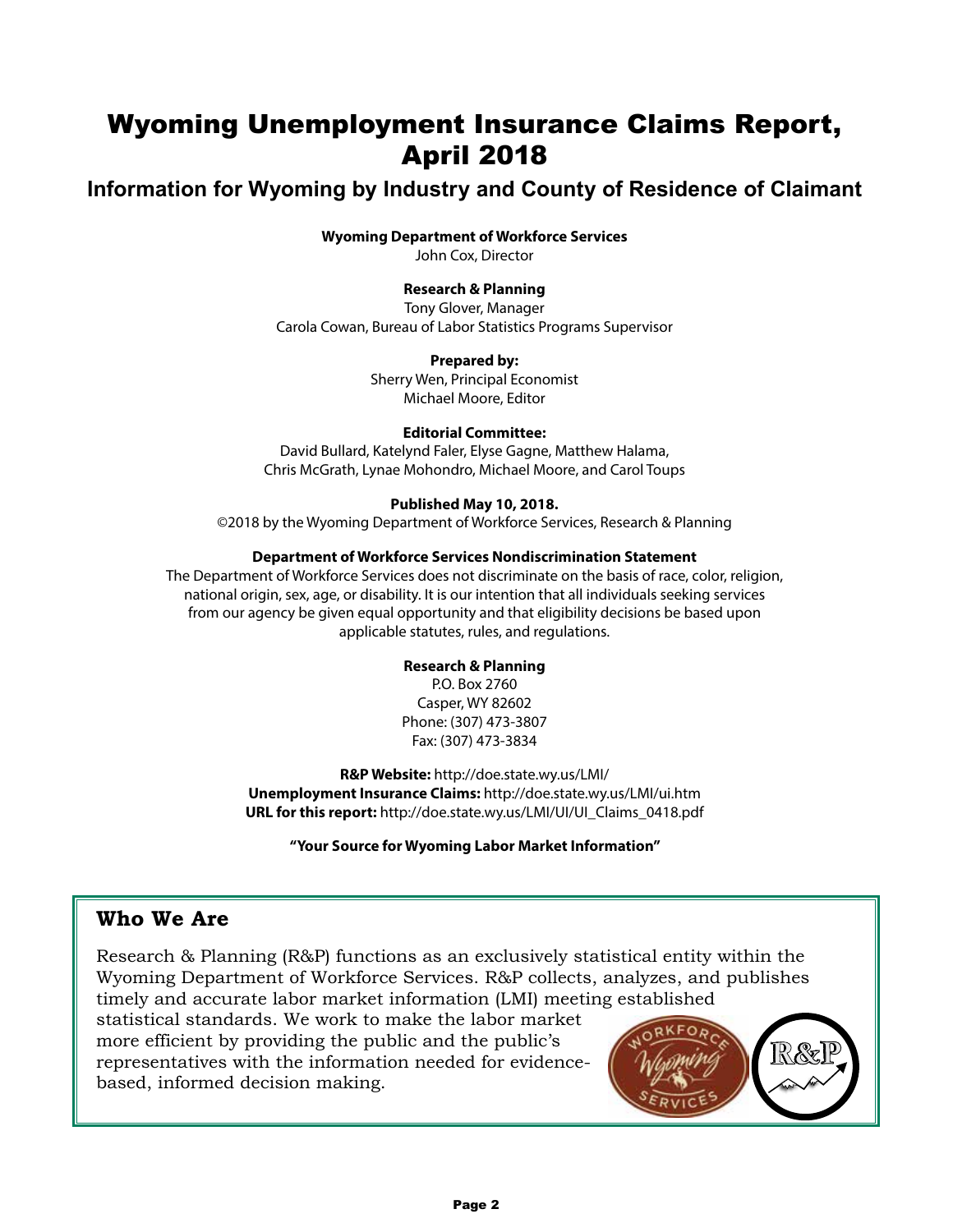**Wyoming Unemployment Insurance Claims Report, April 2018 Initial Claims Decline for 20th Consecutive Month**

*by: Sherry Wen, Principal Economist, and Michael Moore, Editor*

In April 2018, initial Unemployment<br>Insurance (UI) claims decreased by 18.5%<br>(-439 claims) compared to April 2017. Initial<br>claims have decreased from prior-year levels for n April 2018, initial Unemployment Insurance (UI) claims decreased by 18.5% (-439 claims) compared to April 2017. Initial 20 months, dating back to September 2016 (see Figure 1).

As noted by Wen (in progress<sup>1</sup>), there were 17,849 UI benefit recipients in 2017, compared to 26,101 in 2016 (-8,252, or -31.6%). The total number of UI benefit recipients in 2017 was lower than any other year since 2008. Historical UI claims data from 1997 to present are available online at http://doe. state.wy.us/LMI/ui.htm.

#### **Initial Claims**

There were 1,932 initial claims in April 2018, compared to 2,371 in April 2017. Most industries experienced a decrease in the number of initial

Wen, S. (In progress). Unemployment Insurance claims decrease in 2017. *Wyoming Workforce Annual Report 2018*.

claims over the year. Manufacturing saw the greatest over-the-year increase of all industries (16 claims, or 23.2%). At the county level, the greatest over-the-year decreases were seen in Natrona (-114, or -33.3%), Campbell (-101, or -49.7%), and Fremont (-60, or -45.8%) counties.

#### **Continued Claims**

Over the year, the number of unique claimants with continued claims decreased by 18.0% (1,068 fewer individuals). Total continued weeks claimed decreased by 18.7% (3,559 fewer weeks claimed). Most private industries saw over-the-year decreases in continued claims, with the exception of information (24, or 21.2%).

Most counties showed an over-theyear decrease in continued weeks claimed, including Natrona (-860, or -30.0%), Campbell (-434, or -32.5%), Fremont (-355, or -25.4%), Laramie (-225, or -10.3%), and Sweetwater (-221, or -19.3%) counties.



**Figure 1: Number of New Initial Unemployment Insurance Claims for Wyoming by Year and Month, January 2009 to April 2018**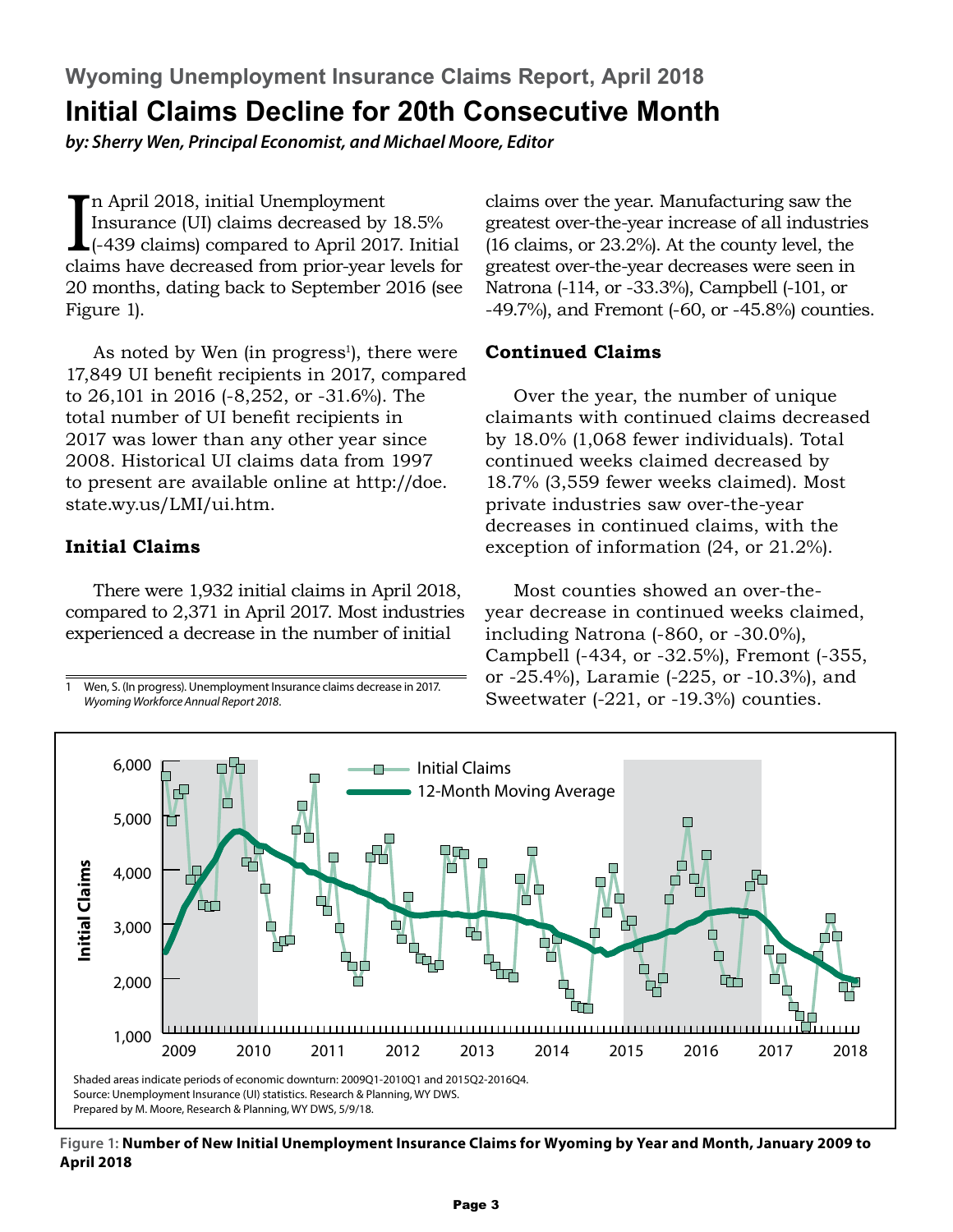|                                                          |                |                                                       |       | Percent Change<br><b>Claims Filed</b> |                                | <b>Difference</b><br><u>Apr-18</u><br>Apr-17 |
|----------------------------------------------------------|----------------|-------------------------------------------------------|-------|---------------------------------------|--------------------------------|----------------------------------------------|
| <b>Wyoming Statewide</b>                                 | Apr-18         | <b>Claims Filed</b><br><u>Mar-18</u><br><u>Apr-17</u> |       | Apr-18<br>Mar-18                      | <u>Apr-18</u><br><u>Apr-17</u> |                                              |
| <b>Total Claims Filed</b>                                | 1,932          | 1,674                                                 | 2,371 | 15.4                                  | $-18.5$                        | $-439$                                       |
| <b>Goods-Producing</b>                                   | 504            | 576                                                   | 641   | $-12.5$                               | $-21.4$                        | $-137$                                       |
| Natural Resources and Mining (11,21)                     | 104            | 105                                                   | 131   | $-1.0$                                | $-20.6$                        | $-27$                                        |
| Mining (21)                                              | 93             | 95                                                    | 122   | $-2.1$                                | $-23.8$                        | $-29$                                        |
| Oil & Gas Extraction (211)                               | 3              | 3                                                     | 11    | 0.0                                   | $-72.7$                        | -8                                           |
| Construction (23)                                        | 313            | 377                                                   | 440   | $-17.0$                               | $-28.9$                        | $-127$                                       |
| Manufacturing (31 - 33)                                  | 85             | 93                                                    | 69    | $-8.6$                                | 23.2                           | 16                                           |
| <b>Service-Providing</b>                                 | 1,179          | 837                                                   | 1,369 | 40.9                                  | $-13.9$                        | $-190$                                       |
| Trade, Transportation, and Utilities (22,42,44-45,48-49) | 279            | 238                                                   | 375   | 17.2                                  | $-25.6$                        | $-96$                                        |
| Wholesale Trade (42)                                     | 30             | 32                                                    | 40    | $-6.3$                                | $-25.0$                        | $-10$                                        |
| Retail Trade (44 - 45)                                   | 128            | 110                                                   | 162   | 16.4                                  | $-21.0$                        | $-34$                                        |
| Transportation, Warehousing and Utilities (22,48 - 49)   | 121            | 96                                                    | 173   | 26.0                                  | $-30.1$                        | $-52$                                        |
| Information (51)                                         | 11             | 10                                                    | 18    | 10.0                                  | $-38.9$                        | $-7$                                         |
| Financial Activities (52, 53)                            | 26             | 39                                                    | 45    | $-33.3$                               | $-42.2$                        | $-19$                                        |
| Professional and Business Services (54 - 56)             | 146            | 107                                                   | 144   | 36.4                                  | 1.4                            | $\overline{2}$                               |
| Educational and Health Services (61 - 62)                | 82             | 75                                                    | 93    | 9.3                                   | $-11.8$                        | $-11$                                        |
| Leisure and Hospitality (71 - 72)                        | 592            | 332                                                   | 652   | 78.3                                  | $-9.2$                         | $-60$                                        |
| Other Services, except Public Admin. (81)                | 40             | 30                                                    | 37    | 33.3                                  | 8.1                            | 3                                            |
| <b>Government</b>                                        | 106            | 146                                                   | 133   | $-27.4$                               | $-20.3$                        | $-27$                                        |
| <b>Federal Government</b>                                | 31             | 72                                                    | 45    | $-56.9$                               | $-31.1$                        | $-14$                                        |
| <b>State Government</b>                                  | 12             | 14                                                    | 11    | $-14.3$                               | 9.1                            | $\mathbf{1}$                                 |
| <b>Local Government</b>                                  | 61             | 59                                                    | 75    | 3.4                                   | $-18.7$                        | $-14$                                        |
| <b>Local Education</b>                                   | 9              | 19                                                    | 6     | $-52.6$                               | 50.0                           | 3                                            |
| <b>Unclassified</b>                                      | 141            | 113                                                   | 227   | 24.8                                  | $-37.9$                        | $-86$                                        |
| <b>Laramie County (Place of Residence)</b>               |                |                                                       |       |                                       |                                |                                              |
| <b>Total Claims Filed</b>                                | 199            | 218                                                   | 232   | $-8.7$                                | $-14.2$                        | $-33$                                        |
| <b>Goods-Producing</b>                                   | 58             | 76                                                    | 66    | $-23.7$                               | $-12.1$                        | -8                                           |
| Construction                                             | 50             | 71                                                    | 61    | $-29.6$                               | $-18.0$                        | $-11$                                        |
| <b>Service-Providing</b>                                 | 119            | 117                                                   | 145   | 1.7                                   | $-17.9$                        | $-26$                                        |
| Trade, Transportation, and Utilities (22,42,44-45,48-49) | 46             | 51                                                    | 56    | $-9.8$                                | $-17.9$                        | $-10$                                        |
| Financial Activities (52, 53)                            | 6              | 8                                                     | 9     | $-25.0$                               | $-33.3$                        | $-3$                                         |
| Professional and Business Services (54 - 56)             | 28             | 30                                                    | 31    | $-6.7$                                | $-9.7$                         | $-3$                                         |
| Educational and Health Services (61 - 62)                | 13             | 11                                                    | 20    | 18.2                                  | $-35.0$                        | $-7$                                         |
| Leisure and Hospitality (71 - 72)                        | 24             | 16                                                    | 19    | 50.0                                  | 26.3                           | 5                                            |
| <b>Government</b>                                        | 14             | 14                                                    | 9     | 0.0                                   | 55.6                           | $5\phantom{.0}$                              |
| <b>Unclassified</b>                                      | $\overline{7}$ | 9                                                     | 11    | $-22.2$                               | $-36.4$                        | $-4$                                         |
| <b>Natrona County (Place of Residence)</b>               |                |                                                       |       |                                       |                                |                                              |
| <b>Total Claims Filed</b>                                | 227            | 230                                                   | 340   | $-1.3$                                | $-33.2$                        | $-113$                                       |
| <b>Goods-Producing</b>                                   | 76             | 94                                                    | 139   | $-19.1$                               | $-45.3$                        | $-63$                                        |
| Construction                                             | 48             | 72                                                    | 101   | $-33.3$                               | $-52.5$                        | $-53$                                        |
| <b>Service-Providing</b>                                 | 132            | 126                                                   | 185   | 4.8                                   | $-28.6$                        | $-53$                                        |
| Trade, Transportation, and Utilities (22,42,44-45,48-49) | 34             | 39                                                    | 63    | $-12.8$                               | $-46.0$                        | $-29$                                        |
| Financial Activities (52, 53)                            | 4              | 9                                                     | 6     | $-55.6$                               | $-33.3$                        | $-2$                                         |
| Professional and Business Services (54 - 56)             | 34             | 30                                                    | 27    | 13.3                                  | 25.9                           | $\overline{7}$                               |
| Educational and Health Services (61 - 62)                | 22             | 17                                                    | 27    | 29.4                                  | $-18.5$                        | $-5$                                         |
| Leisure and Hospitality (71 - 72)                        | 22             | 21                                                    | 48    | 4.8                                   | $-54.2$                        | $-26$                                        |
| <b>Government</b>                                        | 9              | 5                                                     | 7     | 80.0                                  | 28.6                           | $\mathbf{2}$                                 |
| <b>Unclassified</b>                                      | 8              | $\overline{\mathbf{4}}$                               | 8     | 100.0                                 | 0.0                            | $\mathbf 0$                                  |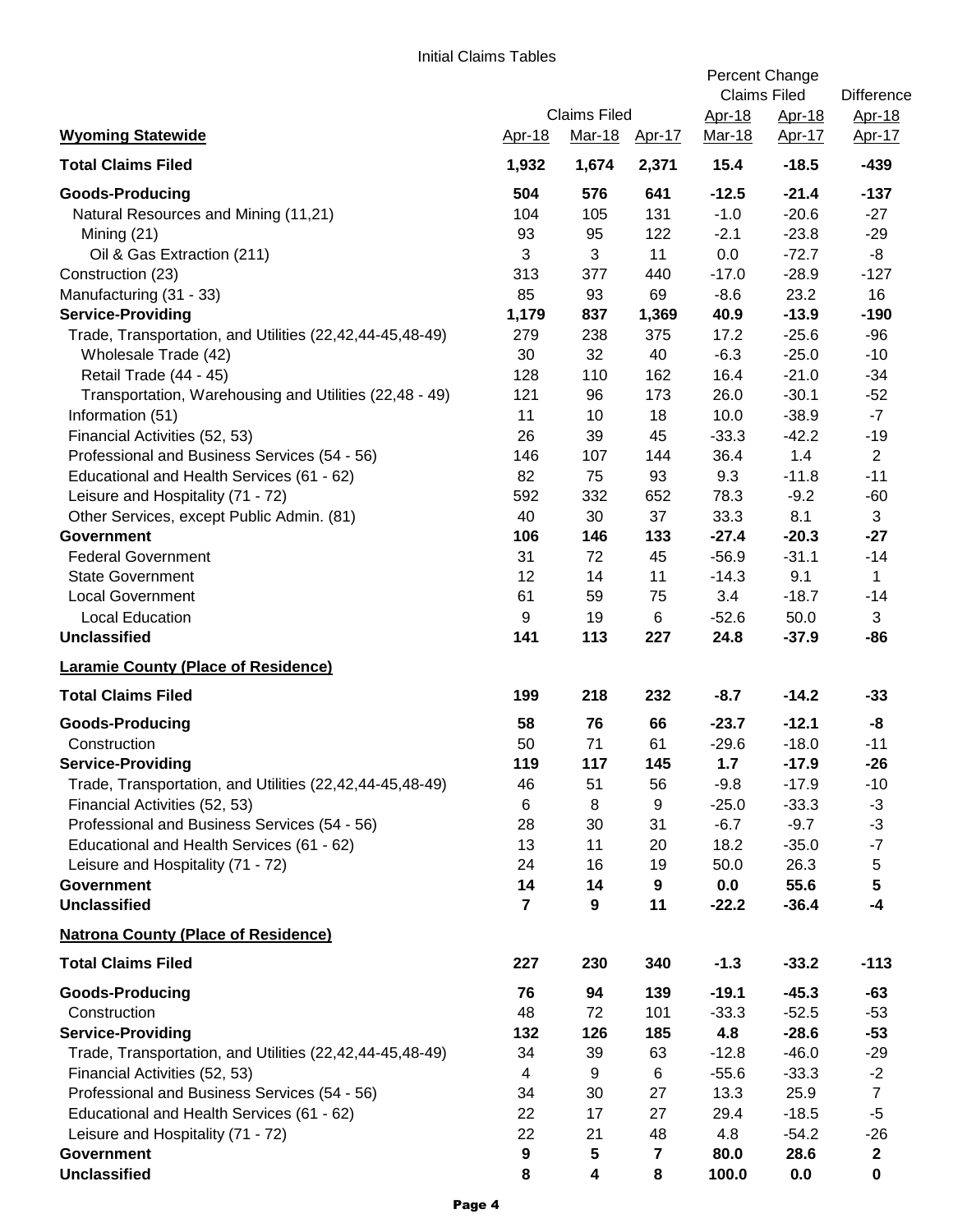## **Initial Unemployment Insurance Claims by Major Industry, April 2018**



## **Initial Unemployment Insurance Claims by County of Residence, April 2018**



Source: Research & Planning, Wyoming Department of Workforce Services. Retrieved from http://doe.state.wy.us/LMI/ui.htm.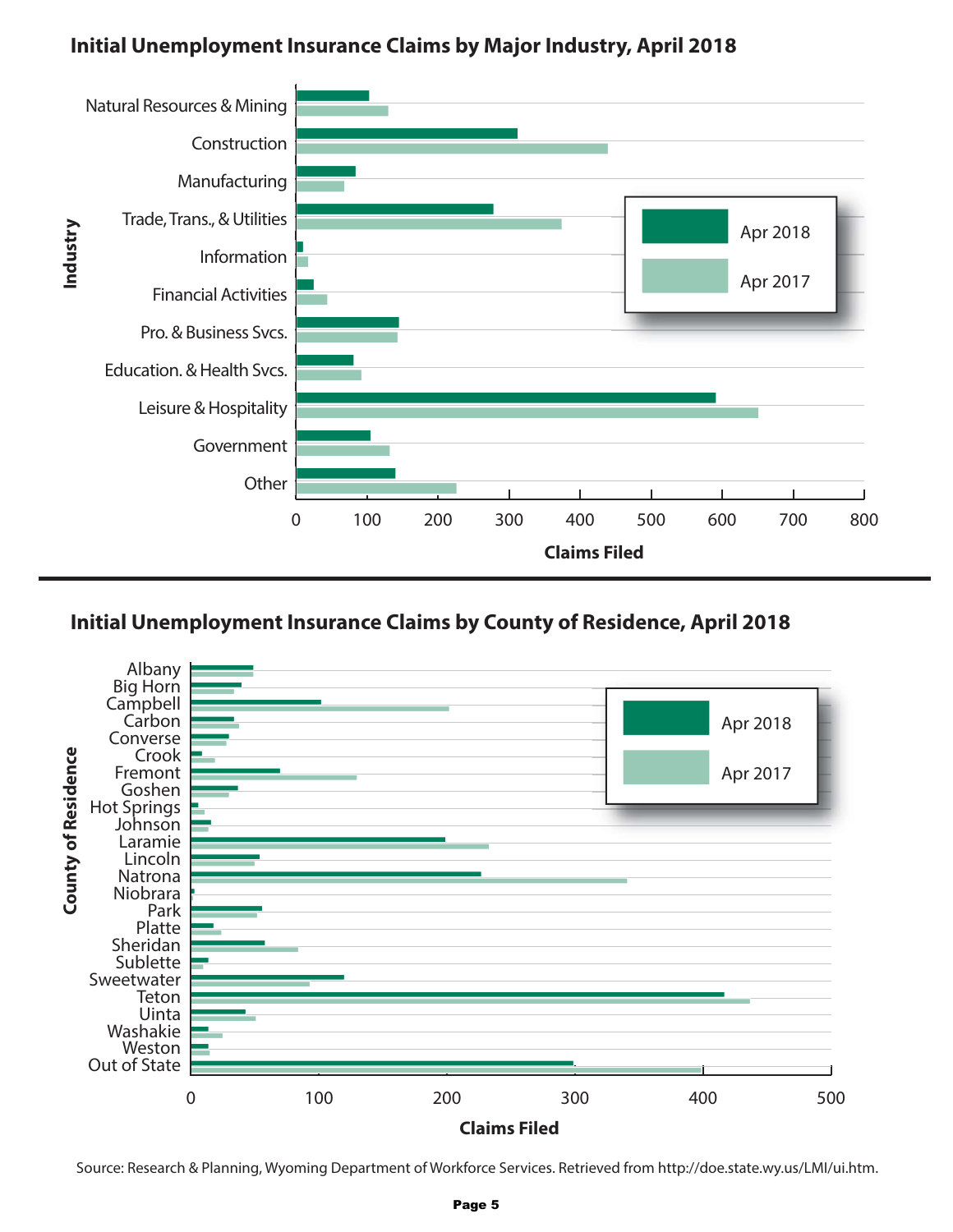Continued Weeks Claimed Tables

|                                                                                           |              | Percent Change Claims         | Difference    |                  |                         |                  |
|-------------------------------------------------------------------------------------------|--------------|-------------------------------|---------------|------------------|-------------------------|------------------|
| <b>Wyoming Statewide</b>                                                                  | Apr-18       | <b>Claims Filed</b><br>Mar-18 | <u>Apr-17</u> | Apr-18<br>Mar-18 | Apr-18<br><u>Apr-17</u> | Apr-18<br>Apr-17 |
| <b>Total Continued Weeks Claimed</b>                                                      | 15,473       | 18,224                        | 19,032        | $-15.1$          | $-18.7$                 | $-3,559$         |
| <b>Total Unique Claimants</b>                                                             | 4,850        | 5,431                         | 5,918         | $-10.7$          | $-18.0$                 | $-1,068$         |
| <b>Benefit Exhaustions</b>                                                                | 398          | 357                           | 539           | 11.5             | $-26.2$                 | -141             |
| <b>Benefit Exhaustion Rates</b>                                                           | 8.2%         | 6.6%                          | 9.1%          | 1.6%             | -0.9%                   |                  |
| Goods-Producing                                                                           | 5,495        | 8,028                         | 6,803         | -31.6            | $-19.2$                 | $-1,308$         |
| Natural Resources and Mining (11,21)                                                      | 865          | 944                           | 1,077         | $-8.4$           | $-19.7$                 | $-212$           |
| Mining (21)                                                                               | 716          | 718                           | 950           | $-0.3$           | $-24.6$                 | $-234$           |
| Oil & Gas Extraction (211)                                                                | 36           | 38                            | 187           | $-5.3$           | $-80.7$                 | $-151$           |
| Construction (23)                                                                         | 3,868        | 6,243                         | 4,811         | $-38.0$          | $-19.6$                 | -943             |
| Manufacturing (31 - 33)                                                                   | 760          | 840                           | 913           | $-9.5$           | $-16.8$                 | $-153$           |
| <b>Service-Providing</b>                                                                  | 7,579        | 7,316                         | 9,018         | 3.6              | $-16.0$                 | $-1,439$         |
| Trade, Transportation, and Utilities (22,42,44-45,48-49)                                  | 2,089        | 1,992                         | 2,772         | 4.9              | $-24.6$                 | $-683$           |
| Wholesale Trade (42)                                                                      | 325          | 326                           | 423           | $-0.3$           | $-23.2$                 | $-98$            |
| Retail Trade (44 - 45)                                                                    | 1,082        | 1,096                         | 1,476         | $-1.3$           | $-26.7$                 | $-394$           |
| Transportation, Warehousing and Utilities (22,48 - 49)                                    | 682          | 570                           | 873           | 19.6             | $-21.9$                 | $-191$           |
| Information (51)                                                                          | 137          | 112                           | 113           | 22.3             | 21.2                    | 24               |
| Financial Activities (52, 53)                                                             | 419          | 431                           | 468           | $-2.8$           | $-10.5$                 | -49              |
| Professional and Business Services (54 - 56)<br>Educational and Health Services (61 - 62) | 1,366        | 1,845                         | 1,489         | $-26.0$          | $-8.3$                  | $-123$           |
|                                                                                           | 838          | 740<br>1,927                  | 929<br>2,879  | 13.2<br>29.2     | $-9.8$<br>$-13.5$       | -91<br>$-389$    |
| Leisure and Hospitality (71 - 72)<br>Other Services, except Public Admin. (81)            | 2,490<br>233 | 261                           | 361           | $-10.7$          | $-35.5$                 | $-128$           |
| Government                                                                                | 1,491        | 1,802                         | 1,616         | $-17.3$          | -7.7                    | $-125$           |
| <b>Federal Government</b>                                                                 | 664          | 872                           | 683           | $-23.9$          | $-2.8$                  | $-19$            |
| <b>State Government</b>                                                                   | 171          | 231                           | 164           | $-26.0$          | 4.3                     | $\overline{7}$   |
| <b>Local Government</b>                                                                   | 655          | 698                           | 768           | $-6.2$           | $-14.7$                 | $-113$           |
| Local Education                                                                           | 147          | 155                           | 136           | $-5.2$           | 8.1                     | 11               |
| Unclassified                                                                              | 906          | 1,077                         | 1,594         | $-15.9$          | $-43.2$                 | -688             |
| <b>Laramie County (Place of Residence)</b><br>Construction                                |              |                               |               |                  |                         |                  |
| <b>Total Continued Weeks Claimed</b>                                                      | 1,963        | 2,476                         | 2,188         | $-20.7$          | $-10.3$                 | -225             |
| <b>Total Unique Claimants</b>                                                             | 594          | 748                           | 671           | $-20.6$          | $-11.5$                 | -77              |
| <b>Goods-Producing</b>                                                                    | 696          | 1,187                         | 705           | $-41.4$          | -1.3                    | -9               |
| Construction                                                                              | 593          | 1.027                         | 624           | $-42.3$          | $-5.0$                  | $-31$            |
| <b>Service-Providing</b>                                                                  | 1,047        | 1,067                         | 1,276         | $-1.9$           | $-17.9$                 | $-229$           |
| Trade, Transportation, and Utilities (22,42,44-45,48-49)                                  | 418          | 362                           | 487           | 15.5             | $-14.2$                 | $-69$            |
| Financial Activities (52, 53)                                                             | 98           | 97                            | 133           | $1.0\,$          | $-26.3$                 | $-35$            |
| Professional and Business Services (54 - 56)                                              | 266          | 364                           | 370           | $-26.9$          | $-28.1$                 | $-104$           |
| Educational and Health Services (61 - 62)                                                 | 134          | 150                           | 201           | $-10.7$          | $-33.3$                 | -67              |
| Leisure and Hospitality (71 - 72)                                                         | 118          | 95                            | 102           | 24.2             | 15.7                    | 16               |
| Government<br>Unclassified                                                                | 140<br>79    | 127<br>94                     | 115<br>90     | 10.2<br>$-16.0$  | 21.7<br>$-12.2$         | 25<br>$-11$      |
| <b>Natrona County (Place of Residence)</b>                                                |              |                               |               |                  |                         |                  |
| <b>Total Continued Weeks Claimed</b>                                                      | 2,001        | 2,465                         | 2,861         | $-18.8$          | $-30.1$                 | -860             |
| <b>Total Unique Claimants</b>                                                             | 607          | 755                           | 878           | $-19.6$          | $-30.9$                 | $-271$           |
| Goods-Producing                                                                           | 694          | 1,121                         | 1,176         | $-38.1$          | $-41.0$                 | -482             |
| Construction                                                                              | 528          | 922                           | 847           | $-42.7$          | $-37.7$                 | $-319$           |
| <b>Service-Providing</b>                                                                  | 1,195        | 1,226                         | 1,507         | $-2.5$           | $-20.7$                 | $-312$           |
| Trade, Transportation, and Utilities (22,42,44-45,48-49)                                  | 352          | 338                           | 528           | 4.1              | $-33.3$                 | $-176$           |
| Financial Activities (52, 53)                                                             | 107          | 93                            | 86            | 15.1             | 24.4                    | 21               |
| Professional and Business Services (54 - 56)                                              | 287          | 348                           | 264           | $-17.5$          | 8.7                     | 23               |
| Educational and Health Services (61 - 62)                                                 | 186          | 175                           | 200           | 6.3              | $-7.0$                  | $-14$            |
| Leisure and Hospitality (71 - 72)                                                         | 182          | 192                           | 323           | $-5.2$           | $-43.7$                 | $-141$           |
| Government<br><b>Unclassified</b>                                                         | 73<br>37     | 86                            | 88<br>87      | $-15.1$          | $-17.0$                 | $-15$<br>$-50$   |
|                                                                                           |              | 31                            |               | 19.4             | $-57.5$                 |                  |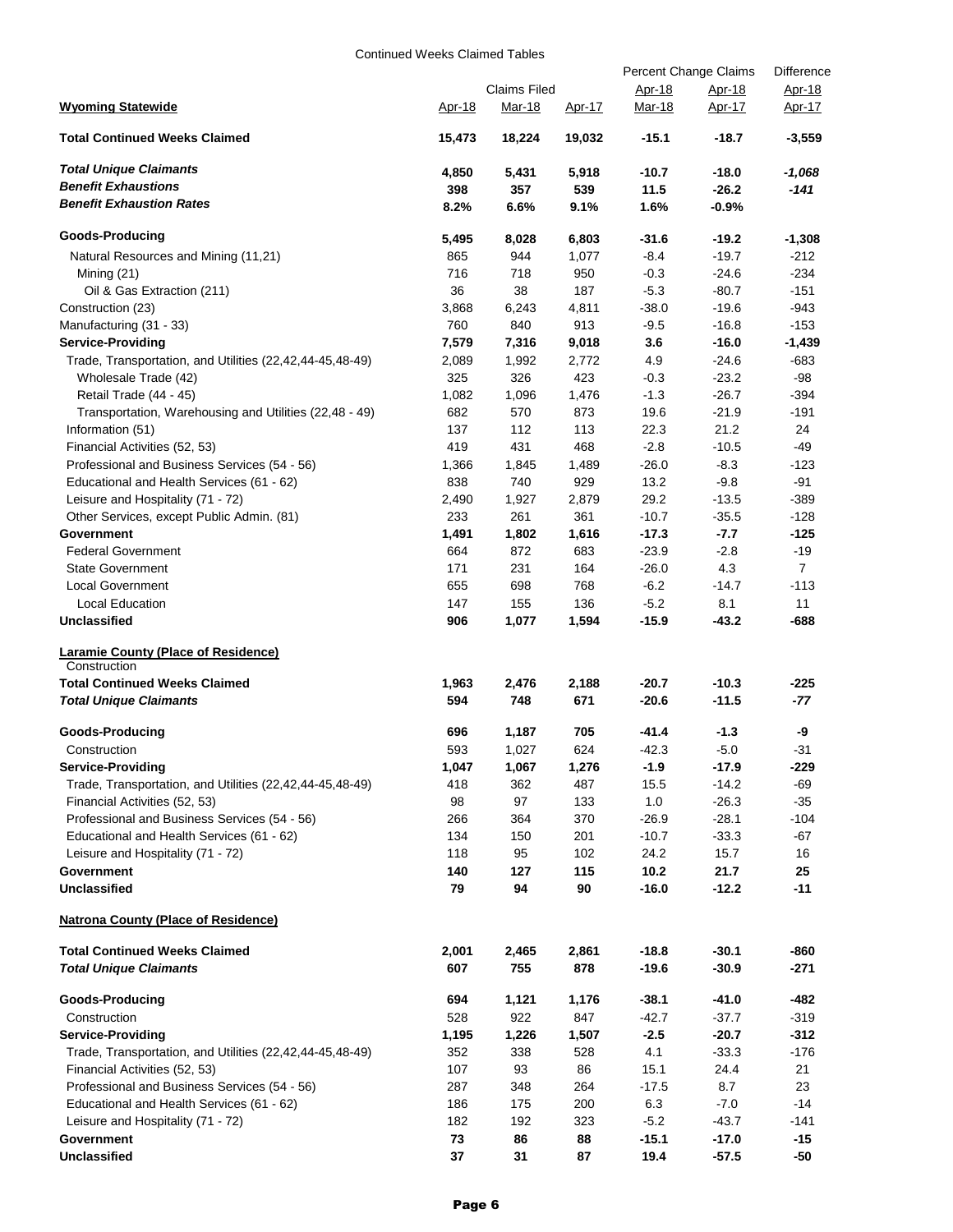## **Continued Unemployment Insurance Claims by Major Industry, April 2018**





Source: Research & Planning, Wyoming Department of Workforce Services. Retrieved from http://doe.state.wy.us/LMI/ui.htm.